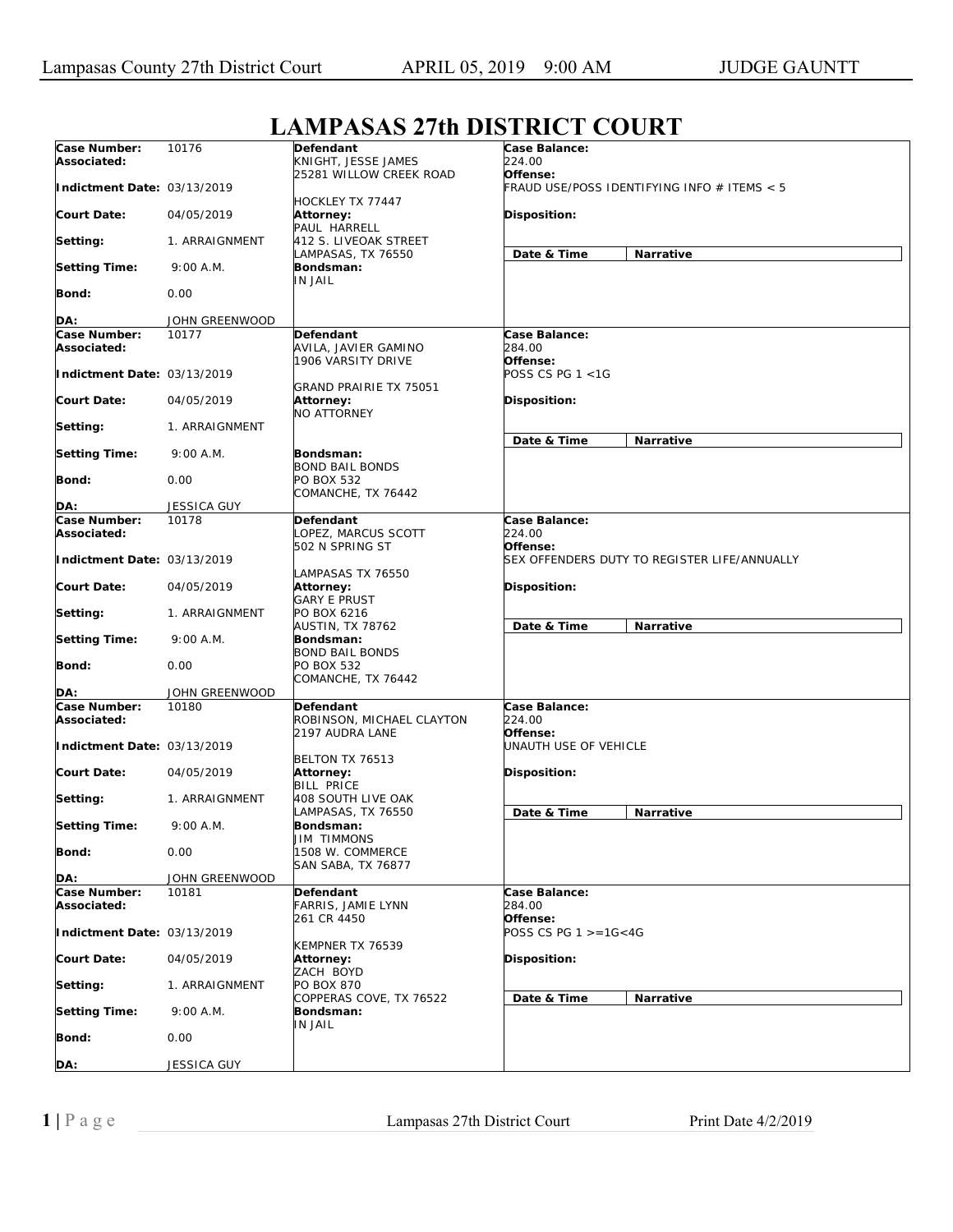| Case Number:<br>Associated: | 10165              | Defendant<br>EDMONDSON, DONALD WADE                               | Case Balance:<br>284.00              |                                              |
|-----------------------------|--------------------|-------------------------------------------------------------------|--------------------------------------|----------------------------------------------|
| Indictment Date: 02/13/2019 |                    | 1704 E. AVE. G<br>LAMPASAS TX 76550                               | Offense:                             | PROH SUBSTANCE/ITEM IN CORRECTIONAL FACILITY |
| Court Date:                 | 04/05/2019         | Attorney:<br>KIRK FULK                                            | Disposition:                         |                                              |
| Setting:                    | 1. ARRAIGNMENT     | PO BOX 1049                                                       |                                      |                                              |
| <b>Setting Time:</b>        | 9:00 A.M.          | GOLDTHWAITE, TX 76844<br>Bondsman:                                | Date & Time                          | Narrative                                    |
| Bond:                       | 0.00               | <b>BOND BAIL BONDS</b><br>PO BOX 532<br>COMANCHE, TX 76442        |                                      |                                              |
| DA:                         | JOHN GREENWOOD     |                                                                   |                                      |                                              |
| Case Number:                | 10144              | Defendant                                                         | Case Balance:                        |                                              |
| Associated:                 |                    | <b>GLAZE, JAMES STANLEY</b><br>178 CR 4746                        | 224.00<br>Offense:                   |                                              |
| Indictment Date: 01/16/2019 |                    | KEMPNER TX 76539                                                  |                                      | SEX OFFENDERS DUTY TO REGISTER LIFE/90 DAY   |
| Court Date:                 | 04/05/2019         | Attorney:<br><b>NO ATTORNEY</b>                                   | Disposition:                         |                                              |
| Setting:                    | 1. ARRAIGNMENT     |                                                                   | Date & Time                          | Narrative                                    |
| <b>Setting Time:</b>        | 9:00 A.M.          | Bondsman:                                                         |                                      |                                              |
| Bond:                       | 0.00               | PR BOND                                                           |                                      |                                              |
| DA:                         | <b>JESSICA GUY</b> |                                                                   |                                      |                                              |
| Case Number:                | 10078              | Defendant                                                         | Case Balance:                        |                                              |
| Associated:                 |                    | HARRIS, MINDI ALINE                                               | 334.00                               |                                              |
| Indictment Date: 08/15/2018 |                    | 3330 CALDERA BLVD<br>MIDLAND TX 79706                             | Offense:<br>POSS CS PG 1 >=4G<200G   |                                              |
| Court Date:                 | 04/05/2019         | Attorney:<br><b>BILL PRICE</b>                                    | Disposition:                         |                                              |
| Setting:                    | 1. ARRAIGNMENT     | 408 SOUTH LIVE OAK<br>LAMPASAS, TX 76550                          | Date & Time                          | Narrative                                    |
| <b>Setting Time:</b>        | 9:00 A.M.          | Bondsman:<br><b>IN JAIL</b>                                       |                                      |                                              |
| Bond:                       | 2500.00            |                                                                   |                                      |                                              |
| DA:                         | JOHN GREENWOOD     |                                                                   |                                      |                                              |
| Case Number:<br>Associated: | 10148              | Defendant<br>GARZA, RUDOLPH<br>123 PR 4819                        | Case Balance:<br>284.00<br>Offense:  |                                              |
| Indictment Date: 01/16/2019 |                    |                                                                   | POSS CS PG $1 > = 16 < 4G$           |                                              |
| Court Date:                 | 04/05/2019         | KEMPNER TX 76539<br><b>Attorney:</b><br>RICHARD HAMMETT           | <b>Disposition:</b>                  |                                              |
| Setting:                    | 2. PRE TRIAL       | PO BOX 1787<br>LAMPASAS, TX 76550                                 | Date & Time                          | Narrative                                    |
| <b>Setting Time:</b>        | 9:00 A.M.          | Bondsman:                                                         |                                      |                                              |
| <b>Bond:</b>                | 2000.00            | <b>BOND BAIL BONDS</b><br><b>PO BOX 532</b><br>COMANCHE, TX 76442 |                                      |                                              |
| DA:                         | JOHN GREENWOOD     |                                                                   |                                      |                                              |
| Case Number:<br>Associated: | 10164              | Defendant<br>FOLEY, MARY GRACE                                    | Case Balance:<br>284.00              |                                              |
| Indictment Date: 02/13/2019 |                    | 3084 LOMAS RODANDO CALZADA RD Offense:                            | THEFT CONTROLLED SUBSTANCE < \$150 K |                                              |
| <b>Court Date:</b>          | 04/05/2019         | KEMPNER TX 76539<br>Attorney:                                     | Disposition:                         |                                              |
| Setting:                    | 2. PRE TRIAL       | KURT GLASS<br>2608 N. MAIN ST. SUITE B-135                        |                                      |                                              |
| <b>Setting Time:</b>        | 9:00 A.M.          | <b>BELTON, TX 76513</b><br>Bondsman:                              | Date & Time                          | Narrative                                    |
| <b>Bond:</b>                | 2500.00            | A FREEDOM BAIL BONDS<br>120 S. 6TH STREET                         |                                      |                                              |
| DA:                         | JOHN GREENWOOD     | GATESVILLE, TX 76528                                              |                                      |                                              |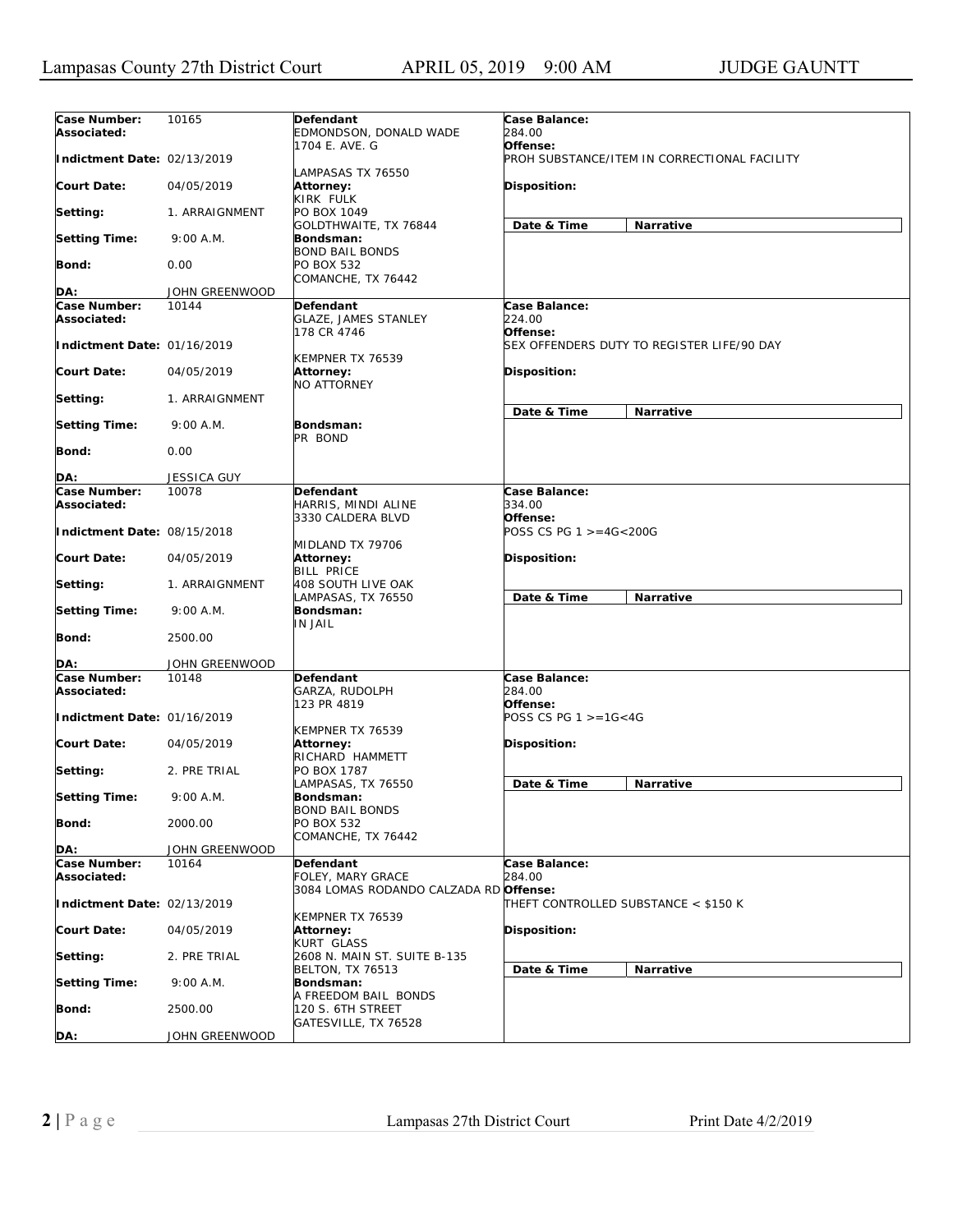| Case Number:<br>Associated: | 10093          | <b>Defendant</b><br>VARGAS, LORENZO VICENTE                  | Case Balance:<br>339.00                |                                             |
|-----------------------------|----------------|--------------------------------------------------------------|----------------------------------------|---------------------------------------------|
| Indictment Date: 09/12/2018 |                | 901 WAGON WHEEL LANE                                         | Offense:<br>POSS CS PG $1 > = 16 < 4G$ |                                             |
| <b>Court Date:</b>          | 04/05/2019     | COPPERAS COVE TX 76522<br>Attorney:                          | Disposition:                           |                                             |
| Setting:                    | 2. PRE TRIAL   | KURT GLASS<br>2608 N. MAIN ST. SUITE B-135                   | Date & Time                            | Narrative                                   |
| <b>Setting Time:</b>        | 9:00 A.M.      | <b>BELTON, TX 76513</b><br>Bondsman:<br>CASH BOND            |                                        |                                             |
| <b>Bond:</b>                | 3000.00        |                                                              |                                        |                                             |
| DA:                         | JESSICA GUY    |                                                              |                                        |                                             |
|                             | 10067          |                                                              |                                        |                                             |
| Case Number:                |                | Defendant                                                    | Case Balance:                          |                                             |
| Associated:                 |                | CHAPPELL, JOHNATHAN ALLEN<br>3114 FM 2313                    | 224.00<br>Offense:                     |                                             |
| Indictment Date: 07/18/2018 |                | KEMPNER TX 76539                                             | <b>CRIMINAL NONSUPPORT</b>             |                                             |
| <b>Court Date:</b>          | 04/05/2019     | Attorney:<br><b>GARY E PRUST</b>                             | Disposition:                           |                                             |
| Setting:                    | 2. PRE TRIAL   | PO BOX 6216<br><b>AUSTIN, TX 78762</b>                       | Date & Time                            | Narrative                                   |
| <b>Setting Time:</b>        | 9:00 A.M.      | Bondsman:<br>A FREEDOM BAIL BONDS                            | 02/22/2019 12:51<br>P.M.               | PSI ORDERED                                 |
| <b>Bond:</b>                | 5000.00        | 120 S. 6TH STREET<br>GATESVILLE, TX 76528                    |                                        |                                             |
| DA:                         | JOHN GREENWOOD |                                                              |                                        |                                             |
| Case Number:                | 10017          | Defendant                                                    | Case Balance:                          |                                             |
| Associated:                 |                | BRUNS, BILLY RALPH<br>1308 CENTRAL TEXAS EXPY                | 334.00<br>Offense:                     |                                             |
| Indictment Date: 04/11/2018 |                | LAMPASAS TX 76550                                            | POSS CS PG 1 <1G                       |                                             |
| <b>Court Date:</b>          | 04/05/2019     | Attorney:<br>ZACHARY J. MORRIS                               | Disposition:                           |                                             |
| Setting:                    | 2. PRE TRIAL   | 412 S. LIVEOAK STREET<br>LAMPASAS, TX 76550                  | Date & Time                            | Narrative                                   |
| <b>Setting Time:</b>        | 9:00 A.M.      | Bondsman:<br>IN JAIL                                         |                                        |                                             |
| <b>Bond:</b>                | 2500.00        |                                                              |                                        |                                             |
| DA:                         | JOHN GREENWOOD |                                                              |                                        |                                             |
| Case Number:<br>Associated: | 10154          | Defendant<br>SEWELL, ROY GENE                                | Case Balance:                          |                                             |
| Indictment Date: 01/16/2019 |                | 34 SUE ANN                                                   | Offense:<br>POSS CS PG2 <1G DFZ IAT    |                                             |
| <b>Court Date:</b>          | 04/05/2019     | LAMPASAS TX 76550<br>Attorney:                               | Disposition:                           |                                             |
| Setting:                    | 2. PRE TRIAL   | GARY E PRUST<br>PO BOX 6216                                  |                                        |                                             |
| <b>Setting Time:</b>        | 9:00 A.M.      | AUSTIN, TX 78762<br>Bondsman:                                | Date & Time                            | Narrative                                   |
| Bond:                       | 3000.00        | <b>JIM TIMMONS</b><br>1508 W. COMMERCE<br>SAN SABA, TX 76877 |                                        |                                             |
| DA:                         | JOHN GREENWOOD |                                                              |                                        |                                             |
| Case Number:                | 10135          | Defendant                                                    | Case Balance:                          |                                             |
| Associated:                 |                | PEREZ-RODRIGUEZ, DANIEL<br>ALBERTO                           | 224.00<br>Offense:                     |                                             |
| Indictment Date: 12/12/2018 |                | 9200 NORTH PLAZA APT 2207                                    |                                        | FRAUD USE/POSS IDENTIFYING INFO # ITEMS < 5 |
| <b>Court Date:</b>          | 04/05/2019     | AUSTIN TX 78753<br><b>Attorney:</b>                          | Disposition:                           |                                             |
| Setting:                    | 2. PRE TRIAL   | ZACH BOYD<br><b>PO BOX 870</b>                               |                                        |                                             |
| <b>Setting Time:</b>        | 9:00 A.M.      | COPPERAS COVE, TX 76522                                      | Date & Time<br>02/08/2019 2:03         | Narrative<br><b>INTERPRETER NEEDED</b>      |
| <b>Bond:</b>                | 2500.00        | Bondsman:<br>ACE BAIL BONDS                                  | P.M.                                   |                                             |
| DA:                         | JOHN GREENWOOD | 7850 CR 252<br>BERTRAM, TX 78605                             |                                        |                                             |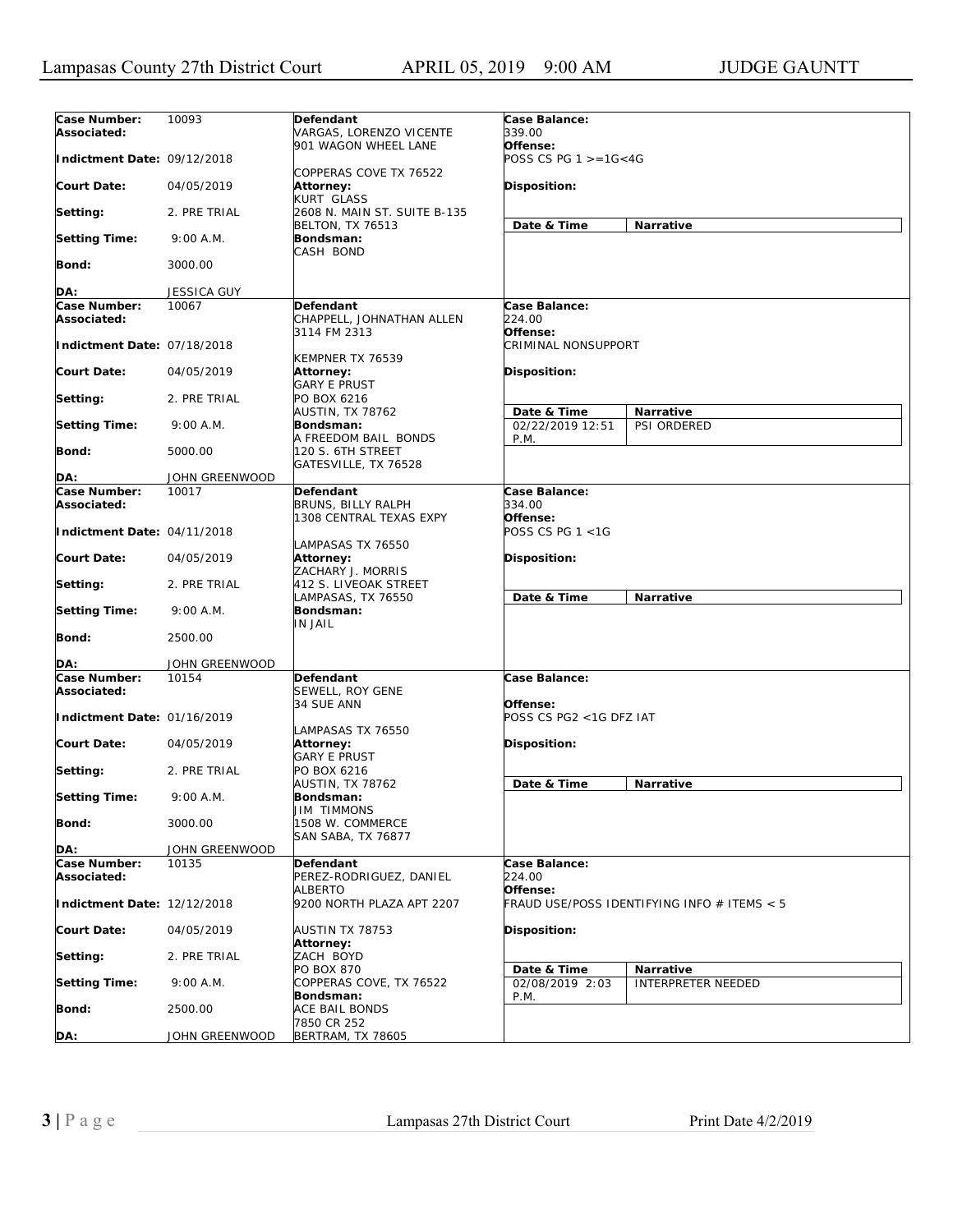| Case Number:<br>Associated: | 10166              | Defendant<br>HERNANDEZ, NICK CORTEZ                       | Case Balance:<br>334.00              |           |
|-----------------------------|--------------------|-----------------------------------------------------------|--------------------------------------|-----------|
| Indictment Date: 02/13/2019 |                    | 904 E AVE I<br>LAMPASAS, TEXAS 76550<br>LAMPASAS TX 76550 | Offense:<br>EVADING ARREST DET W/VEH |           |
| <b>Court Date:</b>          | 04/05/2019         | Attorney:<br>EDDIE G. SHELL                               | Disposition:                         |           |
| Setting:                    | 2. PRE TRIAL       | 6000 NORTH HIGHWAY 281<br>MARBLE FALLS, TX 78654          | Date & Time                          | Narrative |
| <b>Setting Time:</b>        | 9:00 A.M.          | Bondsman:<br>JIM TIMMONS                                  |                                      |           |
| Bond:                       | 1000.00            | 1508 W. COMMERCE<br>SAN SABA, TX 76877                    |                                      |           |
| DA:                         | <b>JESSICA GUY</b> |                                                           |                                      |           |
| Case Number:                | 10167              | Defendant                                                 | Case Balance:                        |           |
| Associated:                 |                    | FRIEDLANDER, JONATHAN MICHAEL<br>603 E. AVE G             | 284.00<br>Offense:                   |           |
| Indictment Date: 02/13/2019 |                    | LAMPASAS TX 76550                                         | POSS CS PG 1 <1G                     |           |
| <b>Court Date:</b>          | 04/05/2019         | Attorney:<br>EDDIE G. SHELL                               | Disposition:                         |           |
| Setting:                    | 2. PRE TRIAL       | 6000 NORTH HIGHWAY 281<br>MARBLE FALLS, TX 78654          | Date & Time                          | Narrative |
| <b>Setting Time:</b>        | 9:00 A.M.          | Bondsman:<br>ACE BAIL BONDS                               |                                      |           |
| Bond:                       | 3000.00            | 7850 CR 252<br><b>BERTRAM, TX 78605</b>                   |                                      |           |
| DA:                         | JOHN GREENWOOD     |                                                           |                                      |           |
| Case Number:                | 10168              | Defendant                                                 | Case Balance:                        |           |
| Associated:                 |                    | MORENO, STEVE WAYNE                                       | 284.00                               |           |
| Indictment Date: 02/13/2019 |                    | 1434 CR 4034<br>APT <sub>3</sub>                          | Offense:<br>POSS CS PG 1 <1G         |           |
| <b>Court Date:</b>          | 04/05/2019         | LAMPASAS TX 76550<br>Attorney:<br>ZACH BOYD               | <b>Disposition:</b>                  |           |
| Setting:                    | 2. PRE TRIAL       | PO BOX 870<br>COPPERAS COVE, TX 76522                     | Date & Time                          | Narrative |
| <b>Setting Time:</b>        | 9:00 A.M.          | Bondsman:<br><b>BOND BAIL BONDS</b>                       |                                      |           |
| Bond:                       | 0.00               | PO BOX 532<br>COMANCHE, TX 76442                          |                                      |           |
| DA:                         | JESSICA GUY        |                                                           |                                      |           |
| Case Number:<br>Associated: | 10169              | Defendant<br>SOCHA, KEVIN MICHAEL<br>908 N 9TH ST         | Case Balance:<br>284.00<br>Offense:  |           |
| Indictment Date: 02/13/2019 |                    | SAN SABA TX 76877                                         | POSS CS PG1 <1G DFZ IAT              |           |
| <b>Court Date:</b>          | 04/05/2019         | Attorney:<br>KIRK FULK                                    | <b>Disposition:</b>                  |           |
| Setting:                    | 2. PRE TRIAL       | PO BOX 1049<br>GOLDTHWAITE, TX 76844                      | Date & Time                          | Narrative |
| <b>Setting Time:</b>        | 9:00 A.M.          | Bondsman:<br>JIM TIMMONS                                  |                                      |           |
| Bond:                       | 2000.00            | 1508 W. COMMERCE<br>SAN SABA, TX 76877                    |                                      |           |
| DA:                         | JOHN GREENWOOD     |                                                           |                                      |           |
| Case Number:                | 10157              | Defendant                                                 | Case Balance:                        |           |
| Associated:                 |                    | KIRKHAM, BILLY JOE<br>311 CR 3065                         | 224.00<br>Offense:                   |           |
| Indictment Date: 01/16/2019 |                    | LAMPASAS TX 76550                                         | <b>BURGLARY OF BUILDING</b>          |           |
| <b>Court Date:</b>          | 04/05/2019         | <b>Attorney:</b><br>EDDIE G. SHELL                        | <b>Disposition:</b>                  |           |
| Setting:                    | 2. PRE TRIAL       | 6000 NORTH HIGHWAY 281<br>MARBLE FALLS, TX 78654          | Date & Time                          | Narrative |
| <b>Setting Time:</b>        | 9:00 A.M.          | Bondsman:<br>A-ACTION BONDS                               |                                      |           |
| Bond:                       | 0.00               | 503 S LIVE OAK ST<br>LAMPASAS, TX 76550                   |                                      |           |
| DA:                         | JOHN GREENWOOD     |                                                           |                                      |           |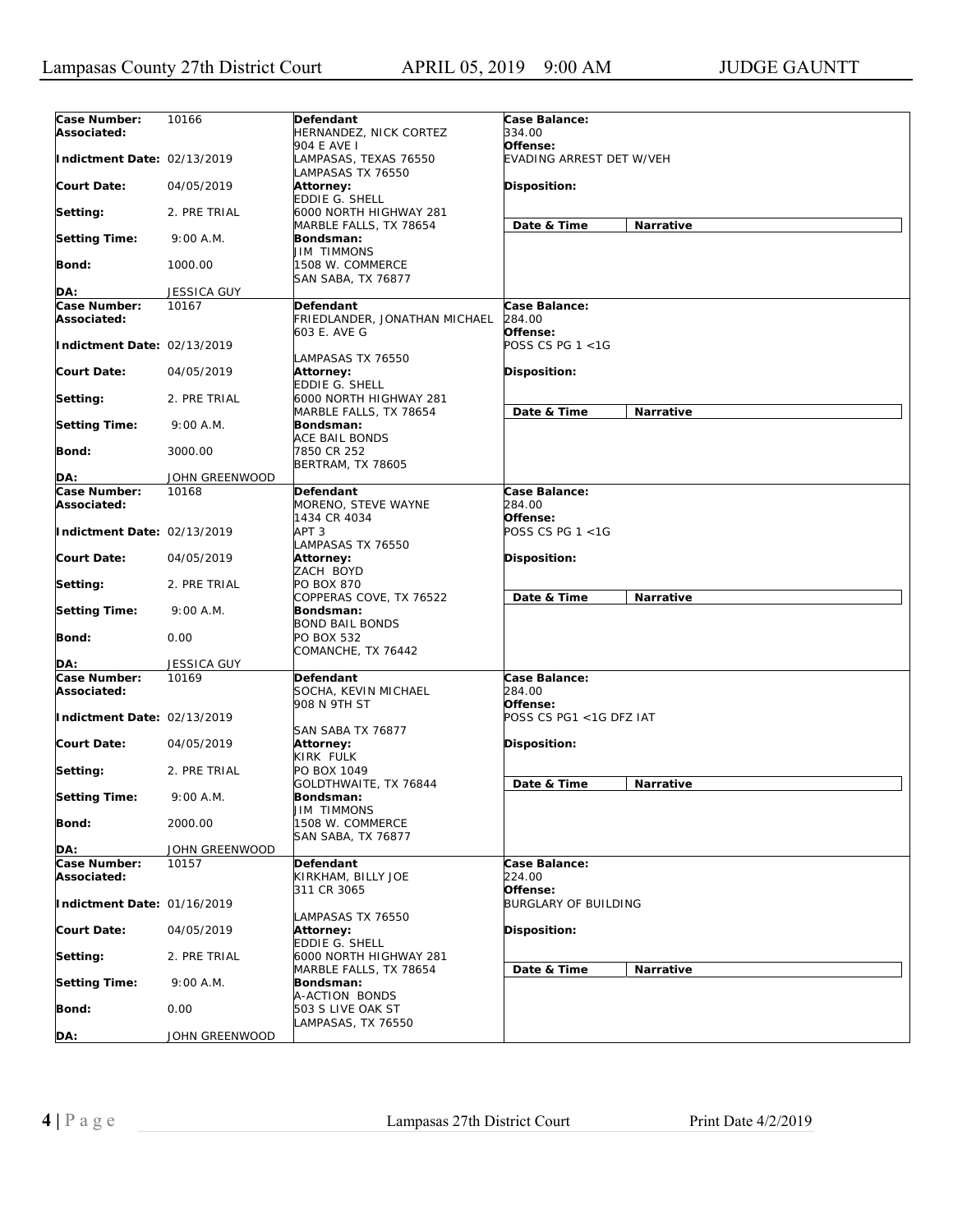| Case Number:<br>Associated: | 9974               | Defendant<br>TARDIF, CHRISTOPHER MICHAEL                       | Case Balance:<br>224.00                                                              |
|-----------------------------|--------------------|----------------------------------------------------------------|--------------------------------------------------------------------------------------|
| Indictment Date: 02/14/2018 |                    | 2705 LINDSEY DR                                                | Offense:<br>THEFT FROM PERSON ENH IAT                                                |
| <b>Court Date:</b>          | 04/05/2019         | COPPERAS COVE TX 76522<br>Attorney:<br>GARY PRUST              | Disposition:                                                                         |
| Setting:                    | 3. PLEA            | P.O. BOX 6216                                                  |                                                                                      |
| <b>Setting Time:</b>        | 9:00 A.M.          | AUSTIN, TX 78762<br>Bondsman:<br>A FREEDOM BAIL BONDS          | <b>Narrative</b><br>Date & Time                                                      |
| Bond:                       | 20000.00           | 120 S. 6TH STREET<br>GATESVILLE, TX 76528                      |                                                                                      |
| DA:                         | JOHN GREENWOOD     |                                                                |                                                                                      |
| Case Number:                | 10051              | Defendant                                                      | Case Balance:                                                                        |
| Associated:                 |                    | HOLBROOK, JAMES PATRICK<br>104 LEISURE LN                      | 224.00<br>Offense:                                                                   |
| Indictment Date: 06/13/2018 |                    | BURNET TX 78611                                                | THEFT PROP >=\$2,500<\$30K                                                           |
| Court Date:                 | 04/05/2019         | Attorney:<br>TIM INMAN                                         | Disposition:                                                                         |
| Setting:                    | 3. PLEA            | 1622 CR 315                                                    | <b>Narrative</b>                                                                     |
| <b>Setting Time:</b>        | 9:00 A.M.          | SAN SABA, TX 76877<br>Bondsman:<br><b>BOND BAIL BONDS</b>      | Date & Time                                                                          |
| Bond:                       | 0.00               | PO BOX 532<br>COMANCHE, TX 76442                               |                                                                                      |
| DA:                         | JOHN GREENWOOD     |                                                                |                                                                                      |
| Case Number:                | 10052              | Defendant                                                      | Case Balance:                                                                        |
| Associated:                 |                    | CROUCH, MICHAEL THOMAS                                         | 224.00                                                                               |
| Indictment Date: 06/13/2018 |                    | 136 LOOP 308                                                   | Offense:<br>THEFT PROP >=\$2,500<\$30K                                               |
| Court Date:                 | 04/05/2019         | <b>BRIGGS TX 78608</b><br>Attorney:<br>RICHARD HAMMETT         | Disposition:                                                                         |
| Setting:                    | 3. PLEA            | PO BOX 1787                                                    |                                                                                      |
| <b>Setting Time:</b>        | 9:00 A.M.          | LAMPASAS, TX 76550<br>Bondsman:<br>RICHARD PATRICK DBA OFF THE | Date & Time<br>Narrative<br>03/08/2019 3:04<br>HAMMETT FILED MTN TO WITHDRAW<br>P.M. |
| Bond:                       | 0.00               | HOOK BAIL BONDS<br>606 FOREST ST STE 102                       |                                                                                      |
| DA:                         | JOHN GREENWOOD     | GEORGETOWN, TX 78626                                           |                                                                                      |
| Case Number:<br>Associated: | 10152              | Defendant<br>OLSEN, ANNAJO LYNN                                | Case Balance:<br>284.00                                                              |
| Indictment Date: 01/16/2019 |                    | 18071 199TH STREET                                             | Offense:<br>POSS CS PG 1 >=1G<4G                                                     |
| Court Date:                 | 04/05/2019         | PURCELL OK 73080<br>Attorney:<br><b>GARY E PRUST</b>           | Disposition:                                                                         |
| Setting:                    | 3. PLEA            | PO BOX 6216<br>AUSTIN, TX 78762                                | Date & Time<br>Narrative                                                             |
| <b>Setting Time:</b>        | 9:00 A.M.          | Bondsman:<br>ACE BAIL BONDS                                    |                                                                                      |
| Bond:                       | 2000.00            | 7850 CR 252<br><b>BERTRAM, TX 78605</b>                        |                                                                                      |
| DA:                         | <b>JESSICA GUY</b> |                                                                |                                                                                      |
| Case Number:<br>Associated: | 10077              | Defendant<br>OYLESS, ASHLEY NICOLE<br>601 GAMEL ST             | Case Balance:<br>284.00<br>Offense:                                                  |
| Indictment Date: 08/15/2018 |                    |                                                                | POSS CS PG 1 <1G                                                                     |
| <b>Court Date:</b>          | 04/05/2019         | LAMPASAS TX 76550<br>Attorney:<br>ZACHARY J. MORRIS            | Disposition:                                                                         |
| Setting:                    | 3. PLEA            | 412 S. LIVEOAK STREET                                          |                                                                                      |
| <b>Setting Time:</b>        | 9:00 A.M.          | LAMPASAS, TX 76550<br>Bondsman:<br>A-ACTION BONDS              | Date & Time<br>Narrative                                                             |
| Bond:                       | 0.00               | 503 S LIVE OAK ST<br>LAMPASAS, TX 76550                        |                                                                                      |
| DA:                         | JESSICA GUY        |                                                                |                                                                                      |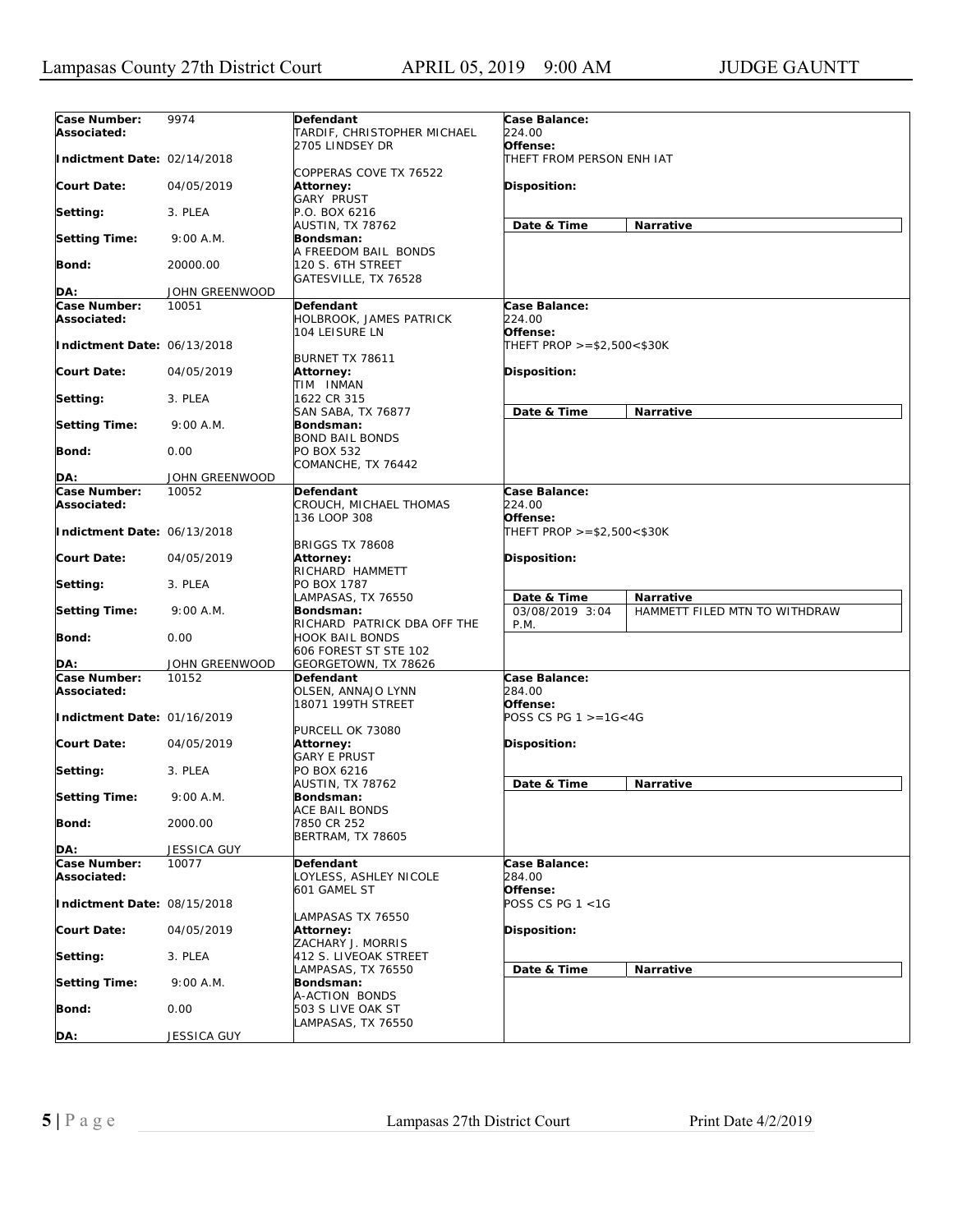| Case Number:<br>Associated: | 9804                      | Defendant<br>MORELAND, KIMBERLY ANNE                      | Case Balance:<br>224.00                                   |
|-----------------------------|---------------------------|-----------------------------------------------------------|-----------------------------------------------------------|
| Indictment Date: 05/17/2017 |                           | 838 LCR 463                                               | Offense:<br>INJURY CHILD/ELDERLY/DISABLE W/INT SBI/MENTAL |
| <b>Court Date:</b>          | 04/05/2019                | MEXIA TX 76667<br>Attorney:<br>PAUL HARRELL               | Disposition:                                              |
| Setting:                    | 4. OPEN PLEA              | 412 S. LIVEOAK STREET                                     |                                                           |
| <b>Setting Time:</b>        | 9:00 A.M.                 | LAMPASAS, TX 76550<br>Bondsman:                           | Narrative<br>Date & Time                                  |
| Bond:                       | 2500.00                   | JIM TIMMONS<br>1508 W. COMMERCE                           |                                                           |
|                             |                           | <b>SAN SABA, TX 76877</b>                                 |                                                           |
| DA:                         | JOHN GREENWOOD            |                                                           |                                                           |
| Case Number:<br>Associated: | 10133                     | Defendant<br>HEFFREN, PATTI LYNN<br>6133 FM 2657          | Case Balance:<br>284.00<br>Offense:                       |
| Indictment Date: 12/12/2018 |                           | <b>BRIGGS TX 78608</b>                                    | POSS CS PG 1 <1G                                          |
| Court Date:                 | 04/05/2019                | Attorney:<br>MATT GROVE                                   | Disposition:                                              |
| Setting:                    | 6. JURY                   | 900 E PECAN STREET STE 300-181                            |                                                           |
|                             | ANNOUNCEMENT              | PFLUGERVILLE, TX 78660                                    | Date & Time<br><b>Narrative</b>                           |
| <b>Setting Time:</b>        | 9:00 A.M.                 | Bondsman:<br>A-ACTION BONDS                               |                                                           |
| Bond:                       | 1000.00                   | 503 S LIVE OAK ST<br>LAMPASAS, TX 76550                   |                                                           |
| DA:                         | <b>JESSICA GUY</b>        |                                                           |                                                           |
| Case Number:                | 10104                     | Defendant                                                 | Case Balance:                                             |
| Associated:                 |                           | KENNEMER, TROY ALLEN                                      | 224.00                                                    |
| Indictment Date: 10/17/2018 |                           | 1281 CR 1281 BOX 1                                        | Offense:<br>AGG ASSAULT DATE/FAMILY/HOUSE W/WEAPON        |
| Court Date:                 | 04/05/2019                | OMETA TX 76853<br>Attorney:<br>ZACHARY J. MORRIS          | Disposition:                                              |
| Setting:                    | 6. JURY                   | 412 S. LIVEOAK STREET                                     |                                                           |
|                             | ANNOUNCEMENT              | LAMPASAS, TX 76550                                        | Date & Time<br>Narrative                                  |
| <b>Setting Time:</b>        | 9:00 A.M.                 | Bondsman:                                                 |                                                           |
| Bond:                       | 10000.00                  | A-ACTION BONDS<br>503 S LIVE OAK ST<br>LAMPASAS, TX 76550 |                                                           |
| DA:                         | JOHN GREENWOOD            |                                                           |                                                           |
| Case Number:                | 10074                     | Defendant                                                 | Case Balance:                                             |
| Associated:                 |                           | BRUNS, BILLY RALPH<br>1308 CENTRAL TEXAS EXPY             | 224.00<br>Offense:                                        |
| Indictment Date: 08/15/2018 |                           | LAMPASAS TX 76550                                         | ASSAULT PUBLIC SERVANT                                    |
| Court Date:                 | 04/05/2019                | Attorney:<br>ZACHARY J. MORRIS                            | Disposition:                                              |
| Setting:                    | 6. JURY<br>ANNOUNCEMENT   | 412 S. LIVEOAK STREET<br>LAMPASAS, TX 76550               | Date & Time<br>Narrative                                  |
| <b>Setting Time:</b>        | 9:00 A.M.                 | Bondsman:<br><b>IN JAIL</b>                               |                                                           |
| Bond:                       | 5000.00                   |                                                           |                                                           |
| DA:                         | JOHN GREENWOOD            |                                                           |                                                           |
| Case Number:<br>Associated: | 9173                      | Defendant<br>GROVES, REAGAN LEE                           | Case Balance:<br><i>229.00</i>                            |
| Indictment Date: 03/19/2014 |                           | <b>N US HWY 281</b>                                       | Offense:<br>PROH WEAPON                                   |
| <b>Court Date:</b>          | 04/05/2019                | LAMPASAS TX 76550<br>Attorney:<br>EDDIE G. SHELL          | Disposition:                                              |
| Setting:                    | ADJUDICATION              | 6000 NORTH HIGHWAY 281<br>MARBLE FALLS, TX 78654          |                                                           |
| <b>Setting Time:</b>        | ANNOUNCEMENT<br>9:00 A.M. | Bondsman:                                                 | Date & Time<br>Narrative                                  |
| Bond:                       | 2500.00                   | EDDIE SHELL<br>6000 N HWY 281                             |                                                           |
| DA:                         | JOHN GREENWOOD            | GRANITE SHOALS, TX 78654                                  |                                                           |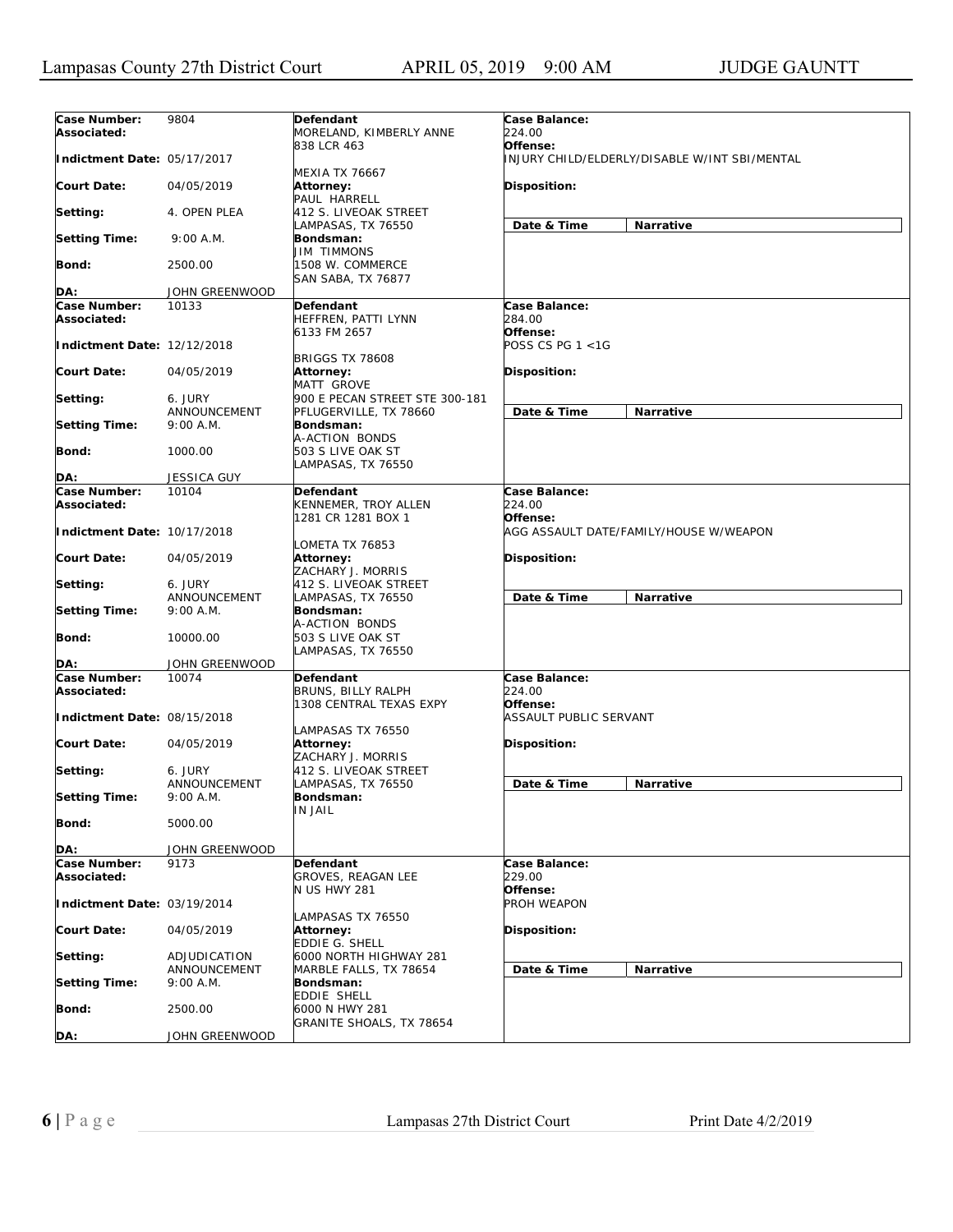| Case Number:<br>Associated:                | 9934                         | Defendant<br>FRIEDLANDER, JONATHAN MICHAEL          | Case Balance:<br>284.00                    |                                           |
|--------------------------------------------|------------------------------|-----------------------------------------------------|--------------------------------------------|-------------------------------------------|
| Indictment Date: 11/15/2017                |                              | 603 E. AVE G                                        | Offense:<br>POSS CS PG $1 > = 16 < 4G$     |                                           |
| <b>Court Date:</b>                         | 04/05/2019                   | LAMPASAS TX 76550<br>Attorney:<br>EDDIE G. SHELL    | Disposition:                               |                                           |
| Setting:                                   | ADJUDICATION                 | 6000 NORTH HIGHWAY 281                              |                                            |                                           |
| <b>Setting Time:</b>                       | ANNOUNCEMENT<br>9:00 A.M.    | MARBLE FALLS, TX 78654<br>Bondsman:                 | Date & Time                                | Narrative                                 |
| Bond:                                      | 5000.00                      | ACE BAIL BONDS<br>7850 CR 252                       |                                            |                                           |
| DA:                                        | JOHN GREENWOOD               | BERTRAM, TX 78605                                   |                                            |                                           |
| Case Number:                               | 9935                         | Defendant                                           | Case Balance:                              |                                           |
| Associated:                                |                              | FRIEDLANDER, JONATHAN MICHAEL<br>603 E. AVE G       | 284.00<br>Offense:                         |                                           |
| Indictment Date: 11/15/2017                |                              | LAMPASAS TX 76550                                   | POSS CS PG $1 > = 16 < 4G$                 |                                           |
| <b>Court Date:</b>                         | 04/05/2019                   | Attorney:<br>EDDIE G. SHELL                         | Disposition:                               |                                           |
| Setting:                                   | ADJUDICATION                 | 6000 NORTH HIGHWAY 281                              |                                            |                                           |
|                                            | ANNOUNCEMENT                 | MARBLE FALLS, TX 78654                              | Date & Time                                | Narrative                                 |
| <b>Setting Time:</b>                       | 9:00 A.M.                    | Bondsman:<br>ACE BAIL BONDS                         |                                            |                                           |
| Bond:                                      | 2500.00                      | 7850 CR 252<br><b>BERTRAM, TX 78605</b>             |                                            |                                           |
| DA:                                        | JOHN GREENWOOD               |                                                     |                                            |                                           |
| Case Number:                               | 10042                        | Defendant                                           | Case Balance:                              |                                           |
| Associated:<br>Indictment Date: 06/13/2018 |                              | FALLIN, EDGAR MOYIA<br>PO BOX 1787                  | 324.00<br>Offense:<br>BURGLARY OF BUILDING |                                           |
| <b>Court Date:</b>                         | 04/05/2019                   | LAMPASAS TX 76550<br>Attorney:                      | Disposition:                               |                                           |
|                                            |                              | BILL PRICE                                          |                                            |                                           |
| Setting:                                   | ADJUDICATION<br>ANNOUNCEMENT | 408 SOUTH LIVE OAK<br>LAMPASAS, TX 76550            | Date & Time                                | Narrative                                 |
| <b>Setting Time:</b>                       | 9:00 A.M.                    | Bondsman:<br>IN JAIL                                |                                            |                                           |
| Bond:                                      | 0.00                         |                                                     |                                            |                                           |
| DA:                                        | <b>JESSICA GUY</b>           |                                                     |                                            |                                           |
| Case Number:<br>Associated:                | 9631                         | Defendant<br>DEWALD, JUSTINE MERISSA<br>299 CR 4492 | Case Balance:<br>319.00<br>Offense:        |                                           |
| Indictment Date: 10/12/2016                |                              | KEMPNER TX 76539                                    | THEFT PROP $>= $2,500 < $30K$              |                                           |
| <b>Court Date:</b>                         | 04/05/2019                   | <b>Attorney:</b><br>PAUL HARRELL                    | Disposition:                               |                                           |
| Setting:                                   | ADJUDICATION<br>ANNOUNCEMENT | 412 S. LIVEOAK STREET<br>LAMPASAS, TX 76550         | Date & Time                                | Narrative                                 |
| <b>Setting Time:</b>                       | 9:00 A.M.                    | Bondsman:<br>IN JAIL                                |                                            |                                           |
| Bond:                                      | 10000.00                     |                                                     |                                            |                                           |
| DA:                                        | <b>JESSICA GUY</b>           |                                                     |                                            |                                           |
| Case Number:<br>Associated:                | 9864                         | Defendant<br>DEWALD, JUSTINE MERISSA                | Case Balance:<br>229.00                    |                                           |
| Indictment Date: 09/13/2017                |                              | 299 CR 4492                                         | Offense:                                   | ABANDON ENDANGER CHILD W/INTENT TO RETURN |
| <b>Court Date:</b>                         | 04/05/2019                   | KEMPNER TX 76539<br>Attorney:<br>PAUL HARRELL       | Disposition:                               |                                           |
| Setting:                                   | ADJUDICATION                 | 412 S. LIVEOAK STREET                               |                                            |                                           |
| <b>Setting Time:</b>                       | ANNOUNCEMENT<br>9:00 A.M.    | LAMPASAS, TX 76550<br>Bondsman:                     | Date & Time                                | Narrative                                 |
| <b>Bond:</b>                               | 5000.00                      | IN JAIL                                             |                                            |                                           |
| DA:                                        | <b>JESSICA GUY</b>           |                                                     |                                            |                                           |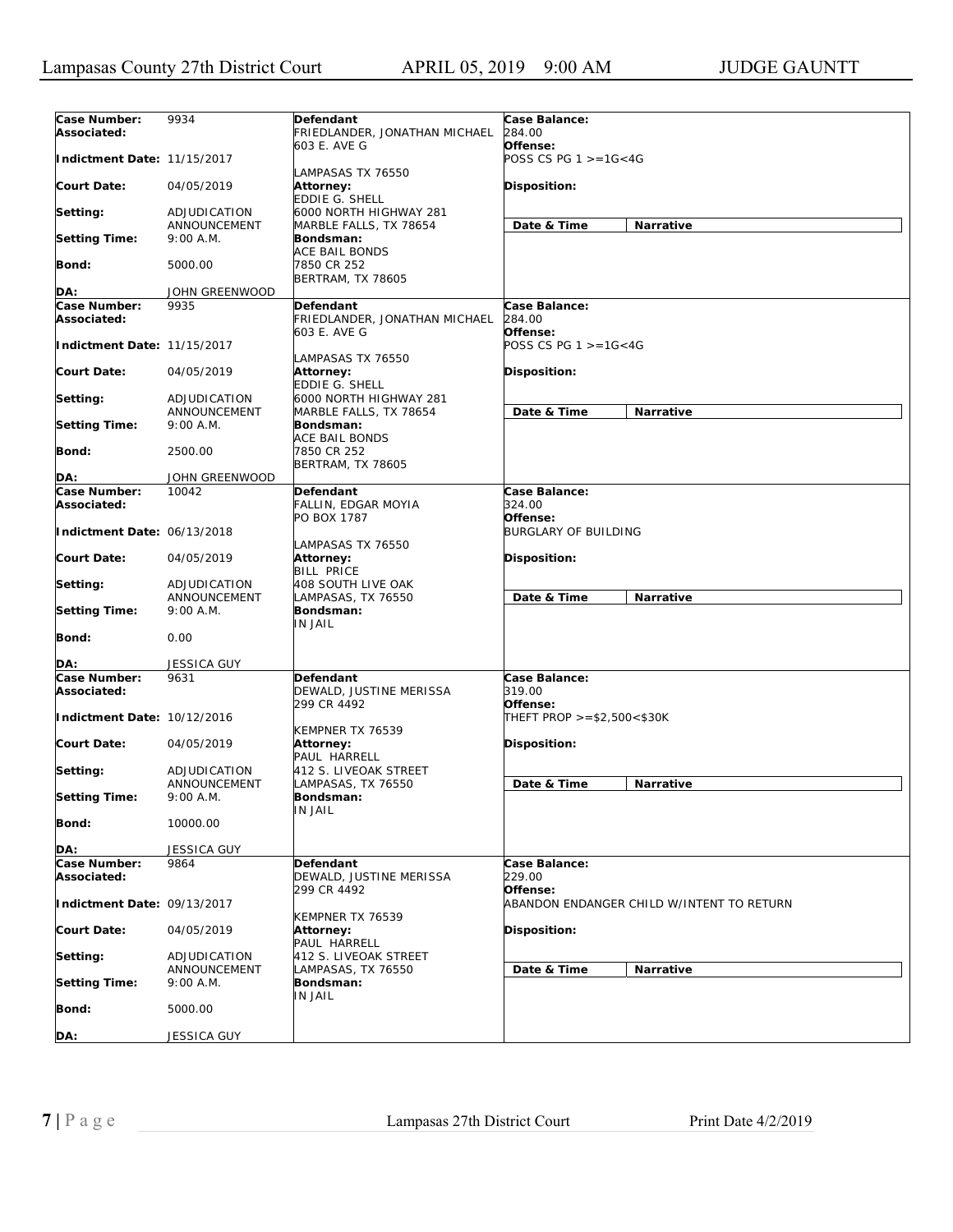| Case Number:                | 9295                           | Defendant                                    | Case Balance:                      |                                         |
|-----------------------------|--------------------------------|----------------------------------------------|------------------------------------|-----------------------------------------|
| Associated:                 |                                | ADELSTEIN, PATRICIA GAIL                     | 594.00                             |                                         |
| Indictment Date: 11/12/2014 |                                | 501 S WALNUT APT 7                           | Offense:<br>POSS CS PG 1 < 1G      |                                         |
|                             |                                | LAMPASAS TX 76550                            |                                    |                                         |
| <b>Court Date:</b>          | 04/05/2019                     | Attorney:<br>KIRK FULK                       | Disposition:                       |                                         |
| Setting:                    | ADJUDICATION                   | PO BOX 1049                                  |                                    |                                         |
|                             | ANNOUNCEMENT                   | GOLDTHWAITE, TX 76844                        | Date & Time                        | Narrative                               |
| <b>Setting Time:</b>        | 9:00 A.M.                      | Bondsman:<br><b>IN JAIL</b>                  |                                    |                                         |
| <b>Bond:</b>                | 2500.00                        |                                              |                                    |                                         |
| DA:                         | JOHN GREENWOOD                 |                                              |                                    |                                         |
| Case Number:                |                                | <b>Defendant</b>                             |                                    |                                         |
| Associated:                 | 8634                           | MILLER, JORDAN KYLE                          | Case Balance:<br>420.00            |                                         |
|                             |                                | APT D 1261 HWY 281                           | Offense:                           |                                         |
| Indictment Date: 11/17/2010 |                                |                                              |                                    | POSS TRANSPORT CHEMICAL W/INTENT MAN CS |
|                             |                                | LAMPASAS TX 76550                            |                                    |                                         |
| <b>Court Date:</b>          | 04/05/2019                     | Attorney:                                    | Disposition:                       |                                         |
|                             |                                | <b>BILL PRICE</b>                            |                                    |                                         |
| Setting:                    | ADJUDICATION                   | 408 SOUTH LIVE OAK                           |                                    |                                         |
|                             | ANNOUNCEMENT                   | LAMPASAS, TX 76550                           | Date & Time                        | Narrative                               |
| <b>Setting Time:</b>        | 9:00 A.M.                      | Bondsman:                                    | 04/02/2019 3:14                    | CAPIAS FOR BOND SURRENDER ISSUED        |
| Bond:                       | 3000.00                        | <b>JIM TIMMONS</b><br>1508 W. COMMERCE       | P.M.                               |                                         |
|                             |                                | SAN SABA, TX 76877                           |                                    |                                         |
| DA:                         | JOHN GREENWOOD                 |                                              |                                    |                                         |
| Case Number:                | 8711                           | Defendant                                    | Case Balance:                      |                                         |
| Associated:                 |                                | SMITH, MICHAEL DOUGLAS                       | 130.00                             |                                         |
| Indictment Date: 06/22/2011 |                                | 1029 TWIN MOUNTAIN ROAD                      | Offense:<br>THEFT >=\$1,500 <\$20K |                                         |
| <b>Court Date:</b>          | 04/05/2019                     | COPPERAS COVE TX 76522<br>Attorney:          | Disposition:                       |                                         |
| Setting:                    | ADJUDICATION                   | MATT GROVE<br>900 E PECAN STREET STE 300-181 |                                    |                                         |
|                             | <b>HEARING</b>                 | PFLUGERVILLE, TX 78660                       | Date & Time                        | Narrative                               |
| <b>Setting Time:</b>        | 9:00 A.M.                      | Bondsman:                                    |                                    |                                         |
|                             |                                | A FREEDOM BAIL BONDS                         |                                    |                                         |
| <b>Bond:</b>                | 10000.00                       | 120 S. 6TH STREET                            |                                    |                                         |
|                             |                                | GATESVILLE, TX 76528                         |                                    |                                         |
| DA:                         | JOHN GREENWOOD                 |                                              |                                    |                                         |
| Case Number:                | 9405                           | <b>Defendant</b>                             | Case Balance:                      |                                         |
| Associated:                 |                                | KNIGHT, SHAWNA KAY<br>1612 MILLER STREET     | 284.00<br>Offense:                 |                                         |
| Indictment Date: 06/17/2015 |                                |                                              | POSS CS PG 1 <1G                   |                                         |
|                             |                                | BELTON TX 76513                              |                                    |                                         |
| <b>Court Date:</b>          | 04/05/2019                     | Attorney:                                    | <b>Disposition:</b>                |                                         |
|                             |                                | <b>KURT GLASS</b>                            |                                    |                                         |
| Setting:                    | ADJUDICATION                   | 2608 N. MAIN ST. SUITE B-135                 |                                    |                                         |
|                             | HEARING                        | <b>BELTON, TX 76513</b>                      | Date & Time                        | <b>Narrative</b>                        |
| <b>Setting Time:</b>        | 9:00 A.M.                      | Bondsman:                                    | 02/28/2019 3:53                    | ATTY GLASS TO APPROACH ABOUT            |
|                             |                                | CLICK OF THE CUFFS                           | P.M.                               | RESCHEDULING A COURT DATE               |
| <b>Bond:</b>                | 0.00                           | 6301 CR 330 EMAIL:<br>COTCBB@GMAIL.COM       | 02/07/2019 1:32                    | ATTY GLASS TO APPROACH ABOUT            |
| DA:                         | JOHN GREENWOOD                 | BERTRAM, TX 78605                            | P.M.                               | SCHEDULING A VISITING JUDGE.            |
| Case Number:                | 8926                           | Defendant                                    | Case Balance:                      |                                         |
| Associated:                 |                                | RODRIGUEZ, SAUL                              | 455.00                             |                                         |
|                             |                                | 1902 SAND STONE DRIVE                        | Offense:                           |                                         |
| Indictment Date: 09/12/2012 |                                |                                              | AGG ASSLT W/DEADLY WEAPON          |                                         |
|                             |                                | KILLEEN TX 76549                             |                                    |                                         |
| <b>Court Date:</b>          | 04/05/2019                     | Attorney:                                    | Disposition:                       |                                         |
|                             |                                | <b>NO ATTORNEY</b>                           |                                    |                                         |
| Setting:                    | ADJUDICATION<br><b>HEARING</b> |                                              | Date & Time                        |                                         |
| <b>Setting Time:</b>        | 9:00 A.M.                      | Bondsman:                                    |                                    | Narrative                               |
|                             |                                | <b>JIM TIMMONS</b>                           |                                    |                                         |
| Bond:                       | 10000.00                       | 1508 W. COMMERCE                             |                                    |                                         |
|                             |                                | SAN SABA, TX 76877                           |                                    |                                         |
| DA:                         | JOHN GREENWOOD                 |                                              |                                    |                                         |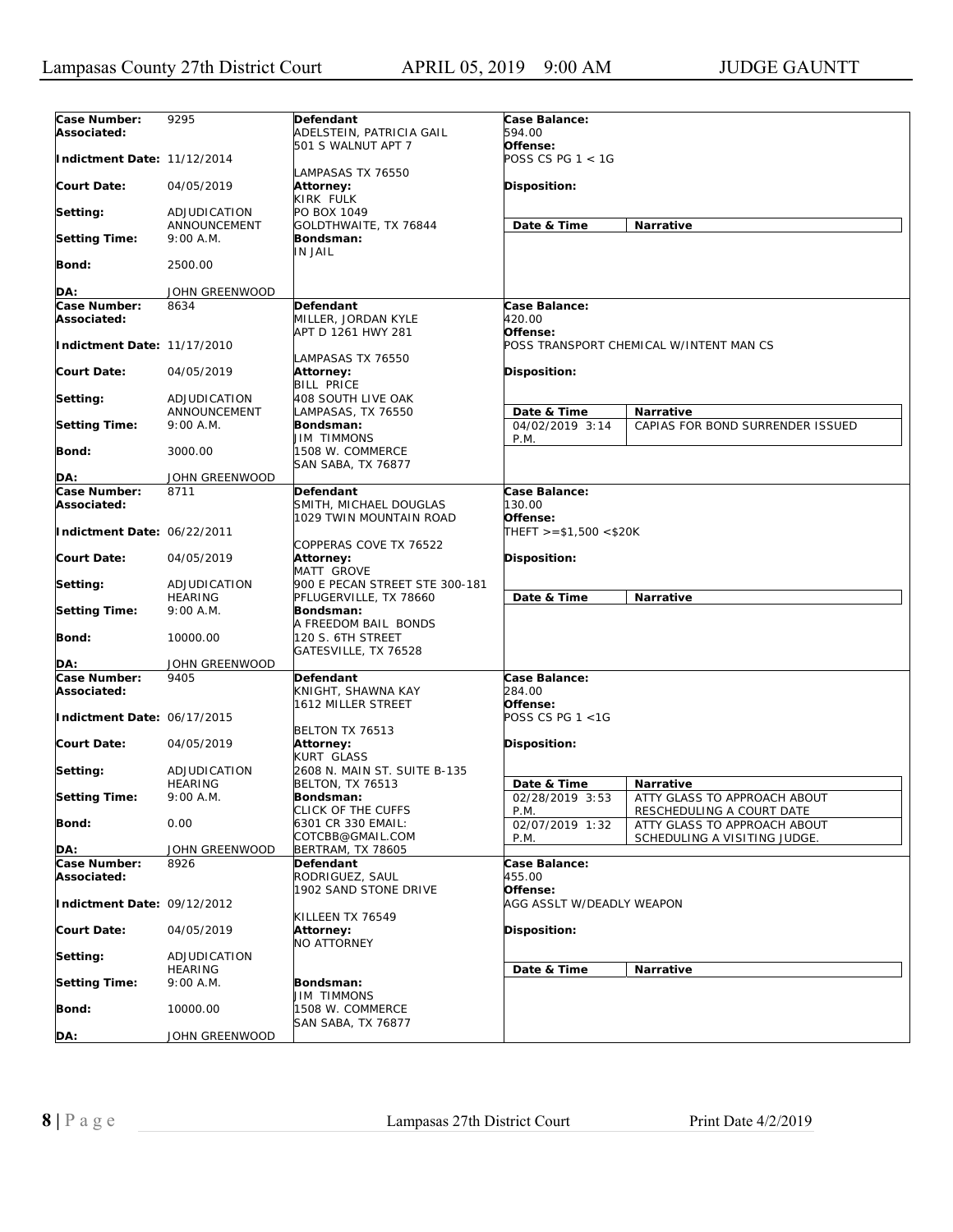| Case Number:<br>Associated: | 8669                         | Defendant<br>ALLEN, LISA DENISE                                   | Case Balance:<br>280.00                |                                                            |
|-----------------------------|------------------------------|-------------------------------------------------------------------|----------------------------------------|------------------------------------------------------------|
| Indictment Date: 04/20/2011 |                              | 205 AVE F APT 5                                                   | Offense:                               | FRAUD USE/POSS IDENTIFYING INFO # ITEMS < 5                |
| Court Date:                 | 04/05/2019                   | COPPERAS COVE TX 76522<br><b>Attorney:</b><br>PAUL HARRELL        | <b>Disposition:</b>                    |                                                            |
| Setting:                    | ADJUDICATION                 | 412 S. LIVEOAK STREET                                             |                                        |                                                            |
| <b>Setting Time:</b>        | <b>HEARING</b><br>9:00 A.M.  | LAMPASAS, TX 76550<br>Bondsman:                                   | Date & Time                            | Narrative                                                  |
| Bond:                       | 10000.00                     | AABEST BAIL BONDS ALBERT SAENZ<br><b>612 E LEON</b>               |                                        |                                                            |
| DA:                         | JOHN GREENWOOD               | GATESVILLE, TX 76528                                              |                                        |                                                            |
|                             |                              |                                                                   |                                        |                                                            |
| Case Number:<br>Associated: | 9131                         | <b>Defendant</b><br>WIELAND, JENNIFER DAWN<br>702 WEST 6TH STREET | Case Balance:<br>345.00<br>Offense:    |                                                            |
| Indictment Date: 12/11/2013 |                              | LAMPASAS TX 76550                                                 | MAN/DEL CS PG 1 >= 4G < 200G           |                                                            |
| Court Date:                 | 04/05/2019                   | <b>Attorney:</b><br><b>EDDIE G. SHELL</b>                         | <b>Disposition:</b>                    |                                                            |
| Setting:                    | ADJUDICATION                 | 6000 NORTH HIGHWAY 281                                            |                                        |                                                            |
| <b>Setting Time:</b>        | <b>HEARING</b><br>9:00 A.M.  | MARBLE FALLS, TX 78654<br>Bondsman:                               | Date & Time                            | Narrative                                                  |
| <b>Bond:</b>                | 3500.00                      | <b>ACE BAIL BONDS</b><br>7850 CR 252                              |                                        |                                                            |
|                             |                              | <b>BERTRAM, TX 78605</b>                                          |                                        |                                                            |
| DA:                         | JOHN GREENWOOD               |                                                                   |                                        |                                                            |
| Case Number:                | 10068                        | <b>Defendant</b>                                                  | Case Balance:<br>224.00                |                                                            |
| Associated:                 |                              | SMITH, DONALD WAYNE<br>1607 E. AVE. H                             | Offense:                               |                                                            |
| Indictment Date: 01/01/1900 |                              | LAMPASAS TX 76550                                                 |                                        | ASSAULT FAMILY/HOUSEHOLD MEMBER W/PREV CONV                |
| Court Date:                 | 04/05/2019                   | Attorney:<br>ZACH BOYD                                            | <b>Disposition:</b>                    |                                                            |
| Setting:                    | COMPETENCE REVIEW PO BOX 870 | COPPERAS COVE, TX 76522                                           | Date & Time                            | Narrative                                                  |
| <b>Setting Time:</b>        | 9:00 A.M.                    | Bondsman:<br>IN JAIL                                              |                                        |                                                            |
| <b>Bond:</b>                | 0.00                         |                                                                   |                                        |                                                            |
| DA:                         | JOHN GREENWOOD               |                                                                   |                                        |                                                            |
| Case Number:<br>Associated: | 10060                        | Defendant<br>SMITH, ELVIS GLEN<br>7874 CR 342                     | Case Balance:<br>674.00<br>Offense:    |                                                            |
| Indictment Date: 07/18/2018 |                              |                                                                   | AGG SEXUAL ASSAULT CHILD               |                                                            |
| Court Date:                 | 04/05/2019                   | MILANO TX 76556<br><b>Attorney:</b><br>PAUL HARRELL               | <b>Disposition:</b>                    |                                                            |
| Setting:                    |                              | COMPETENCE REVIEW 412 S. LIVEOAK STREET<br>LAMPASAS, TX 76550     | Date & Time                            | Narrative                                                  |
| <b>Setting Time:</b>        | 9:00 A.M.                    | Bondsman:<br><b>IN JAIL</b>                                       |                                        |                                                            |
| <b>Bond:</b>                | 0.00                         |                                                                   |                                        |                                                            |
| DA:                         | <b>JOHN GREENWOOD</b>        |                                                                   |                                        |                                                            |
| Case Number:<br>Associated: | 8427                         | Defendant<br>MEADOWS, JOEL TRAVIS                                 | Case Balance:<br>1355.00               |                                                            |
| Indictment Date: 07/22/2009 |                              |                                                                   | Offense:<br>DWI AND FELONY REPETITION  |                                                            |
| <b>Court Date:</b>          | 04/05/2019                   | Attorney:<br>RICHARD H. HAMMETT                                   | Disposition:<br>PLEAD GUILTY-PROBATION |                                                            |
| Setting:                    | Revocation<br>Announcement   | P.O. BOX 1787<br>LAMPASAS, TX 76550                               | Date & Time                            | Narrative                                                  |
| <b>Setting Time:</b>        | 9:00 A.M.                    | Bondsman:                                                         | 03/26/2019 3:16                        | FTA ON 3/22/19 ISSUED CAPIAS - PER ATTY                    |
| Bond:                       | 15000.00                     | <b>FREEDOM BAIL BONDS</b><br>307 S ROCK<br>GEORGETOWN, TX 78626   | P.M.                                   | HAMMETT DEF TO BE IN COURT ON 4/5/19 TO<br>TURN HIMSELF IN |
| DA:                         | JOHN GREENWOOD               |                                                                   |                                        |                                                            |